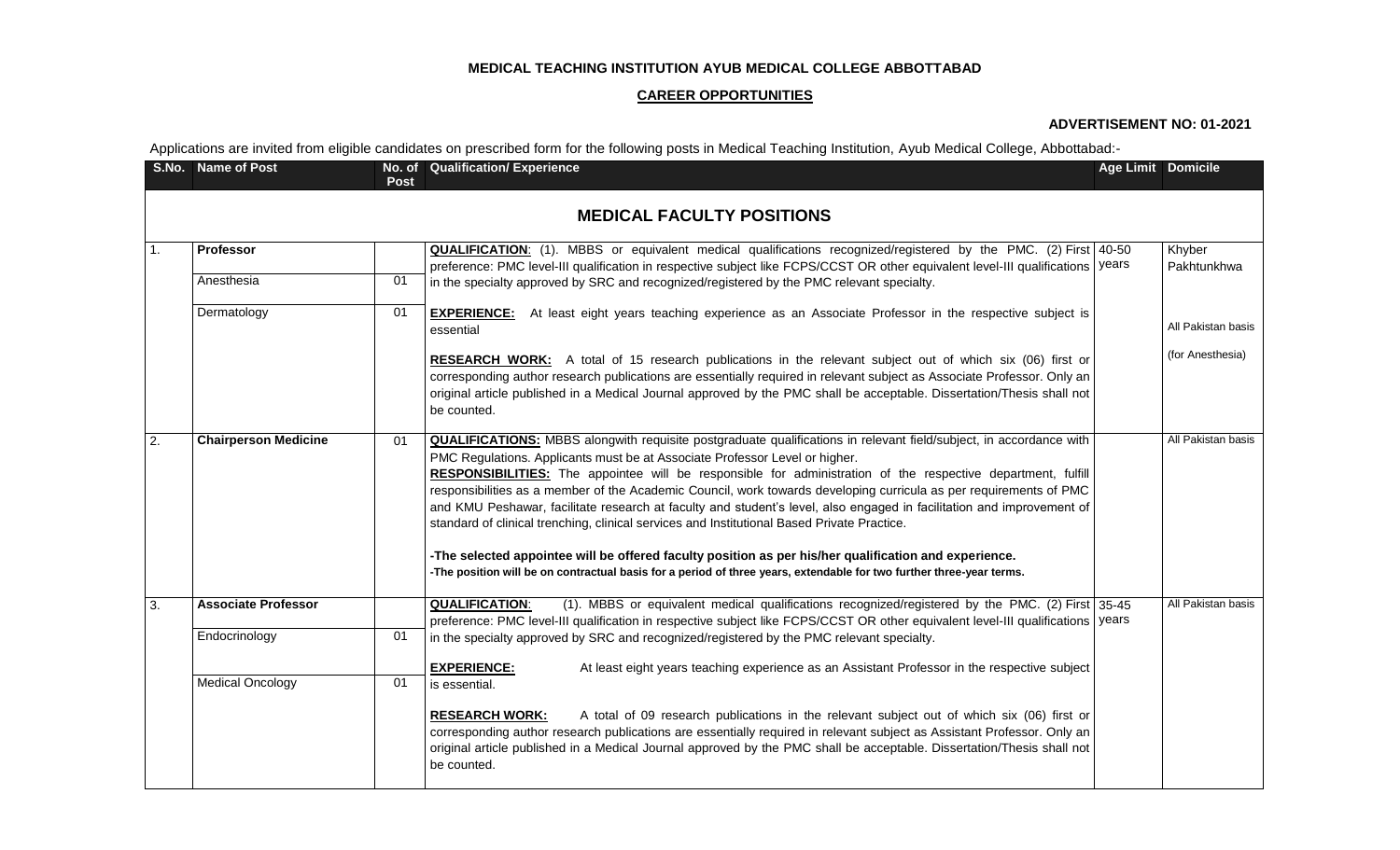| $\overline{4}$ . | <b>Assistant Professor</b> |    | (1) MBBS or equivalent medical qualification recognized/registered by the PMC. (2) PMC 27-45<br><b>QUALIFICATION:</b>                                                                                                                                                                                                                                                                                                                                                                                                                                                    | Khyber                                     |
|------------------|----------------------------|----|--------------------------------------------------------------------------------------------------------------------------------------------------------------------------------------------------------------------------------------------------------------------------------------------------------------------------------------------------------------------------------------------------------------------------------------------------------------------------------------------------------------------------------------------------------------------------|--------------------------------------------|
|                  |                            |    | recognized level II b or level III qualifications in respective basic subject OR equivalent PMC level II b or level III vears                                                                                                                                                                                                                                                                                                                                                                                                                                            | Pakhtunkhwa                                |
|                  | Biochemistry               | 01 | qualifications in the respective specialty recognized/registered by PMC.                                                                                                                                                                                                                                                                                                                                                                                                                                                                                                 |                                            |
|                  | <b>Chemical Pathology</b>  | 01 | <b>EXPERIENCE:</b> Two years teaching experience as Demonstrator/Lecturer before or after level-II b qualification or one                                                                                                                                                                                                                                                                                                                                                                                                                                                |                                            |
|                  |                            |    | year teaching experience as Demonstrator/Lecturer before or after level-III qualification.                                                                                                                                                                                                                                                                                                                                                                                                                                                                               |                                            |
|                  | <b>Forensic Medicine</b>   | 02 | Two (2) Research papers.<br><b>RESEARCH WORK:</b>                                                                                                                                                                                                                                                                                                                                                                                                                                                                                                                        |                                            |
| 5.               | <b>Assistant Professor</b> |    | (1). MBBS or equivalent medical qualifications recognized/registered by the PMC. (2) First 27-45<br><b>QUALIFICATION:</b><br>preference: PMC level-III qualification in respective subject like FCPS/CCST OR other equivalent level-III qualifications   years<br>in the specialty approved by SRC and recognized/registered by the PMC relevant specialty.<br><b>EXPERIENCE:</b><br>Two years clinical experience in relevant subject from recognized institute in relevant<br>specialty after level-III qualification.<br>Two Research papers<br><b>RESEARCH WORK:</b> | Khyber<br>Pakhtunkhwa                      |
|                  | <b>Medical Oncology</b>    | 01 |                                                                                                                                                                                                                                                                                                                                                                                                                                                                                                                                                                          |                                            |
|                  | Dermatology                | 01 |                                                                                                                                                                                                                                                                                                                                                                                                                                                                                                                                                                          | All Pakistan basis                         |
|                  | Nephrology                 | 01 |                                                                                                                                                                                                                                                                                                                                                                                                                                                                                                                                                                          | (for Medical                               |
|                  | Rheumatology               | 01 |                                                                                                                                                                                                                                                                                                                                                                                                                                                                                                                                                                          | Oncology,<br>Nephrology &                  |
|                  | Paediatric Nephrology      | 01 |                                                                                                                                                                                                                                                                                                                                                                                                                                                                                                                                                                          | Rheumatology,<br>Paediatric<br>Nephrology) |
|                  | Paediatrics Intensivist    | 01 |                                                                                                                                                                                                                                                                                                                                                                                                                                                                                                                                                                          |                                            |
|                  | Neonatology                | 01 |                                                                                                                                                                                                                                                                                                                                                                                                                                                                                                                                                                          |                                            |
|                  | Vitero-retinal Surgery     | 01 |                                                                                                                                                                                                                                                                                                                                                                                                                                                                                                                                                                          |                                            |
|                  | Accident & Emergency       | 01 | Special Pay Package will be offered to the selected candidate in specialty of Accident & Emergency.                                                                                                                                                                                                                                                                                                                                                                                                                                                                      |                                            |
| 6.               | <b>Assistant Professor</b> |    | (1). MBBS or equivalent medical qualifications recognized/registered by the PMC. (2) PMC level 27-45<br><b>QUALIFICATION:</b><br>III qualification in respective subject like FCPS/CCST OR other equivalent level III qualifications in the specialty vears                                                                                                                                                                                                                                                                                                              | Khyber<br>Pakhtunkhwa                      |
|                  | Paediatrics                | 01 | approved by SRC and recognized/registered by the PMC.                                                                                                                                                                                                                                                                                                                                                                                                                                                                                                                    |                                            |
|                  | Anesthesia                 | 01 | <b>EXPERIENCE:</b> Two years clinical experience in relevant subject in a recognized institute after level-III qualification.                                                                                                                                                                                                                                                                                                                                                                                                                                            |                                            |
|                  | Radiology                  | 01 | Two Research papers.<br><b>RESEARCH WORK:</b>                                                                                                                                                                                                                                                                                                                                                                                                                                                                                                                            |                                            |
| 7.               | <b>Assistant Professor</b> |    | <b>QUALIFICATION:</b><br>(1) MBBS/BDS or equivalent medical/dental qualification recognized/registered by the PMC. 27-45<br>(2) Level-II and b or Level-III postgraduate degree or diploma in Medical Education Health professions Education or years                                                                                                                                                                                                                                                                                                                    | Khyber<br>Pakhtunkhwa                      |
|                  | <b>Medical Education</b>   | 01 | related field recognized by the PMC.                                                                                                                                                                                                                                                                                                                                                                                                                                                                                                                                     |                                            |
|                  |                            |    | <b>RESEARCH WORK:</b><br>Two Research papers in the relevant field.                                                                                                                                                                                                                                                                                                                                                                                                                                                                                                      |                                            |
|                  |                            |    |                                                                                                                                                                                                                                                                                                                                                                                                                                                                                                                                                                          |                                            |
|                  |                            |    |                                                                                                                                                                                                                                                                                                                                                                                                                                                                                                                                                                          |                                            |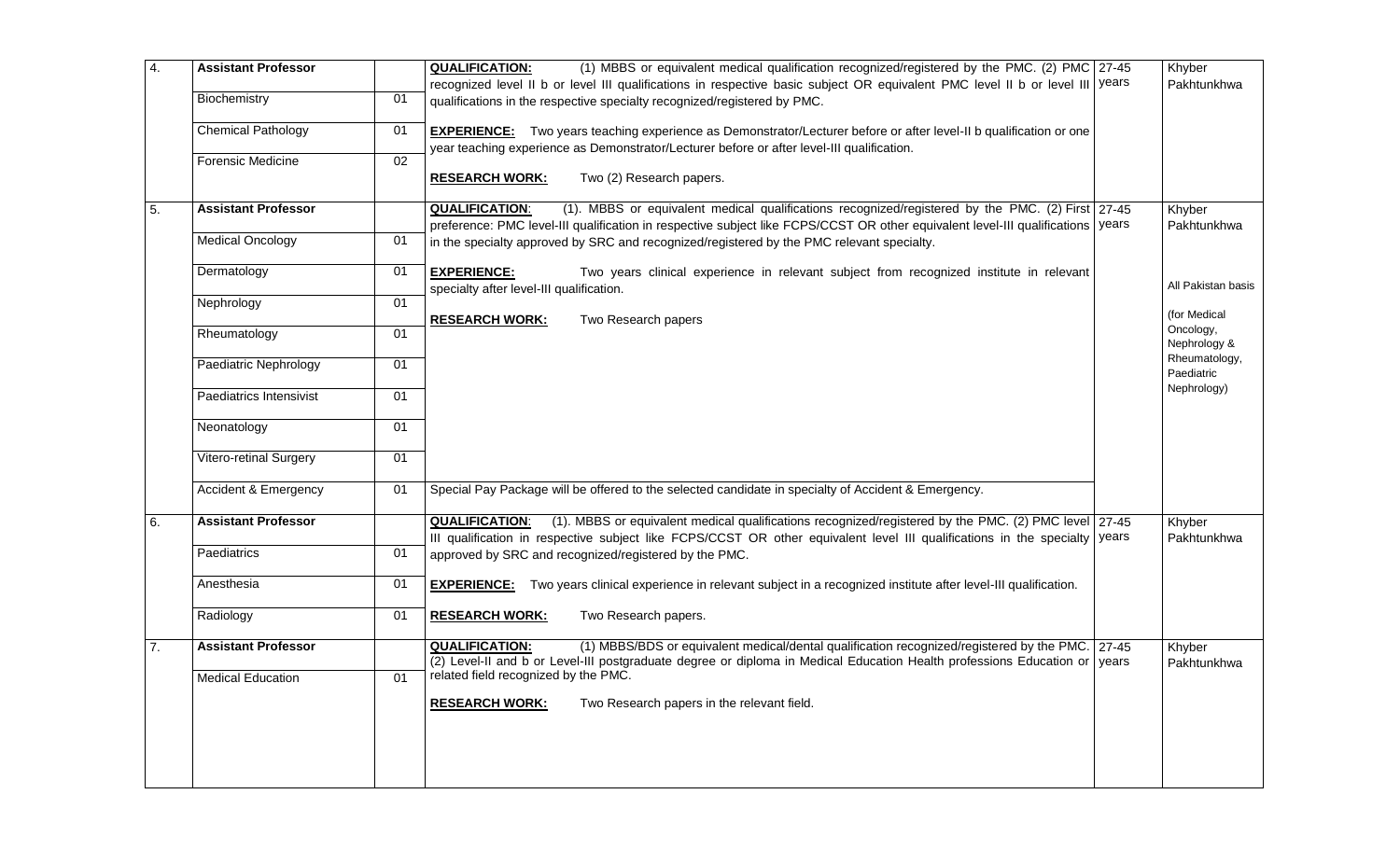| 8.                              | <b>Assistant Professor</b>                |    | (1) BDS or equivalent qualification in dentistry approved and registered by PMC.<br><b>QUALIFICATION:</b>                                                                                                                                                                                                               | $27 - 45$<br>years | Khyber<br>Pakhtunkhwa  |  |  |  |
|---------------------------------|-------------------------------------------|----|-------------------------------------------------------------------------------------------------------------------------------------------------------------------------------------------------------------------------------------------------------------------------------------------------------------------------|--------------------|------------------------|--|--|--|
|                                 | Oral Biology                              | 01 | (2) Level-II b / Level-III post graduation like Ph.D/FCPS/M.D.S or equivalent postgraduate qualification recognized by<br>the council in respective basic subjects.                                                                                                                                                     |                    |                        |  |  |  |
|                                 |                                           |    | <b>EXPERIENCE:</b> Two years teaching experience as demonstrator / lecturer before or after level II b and one year<br>experience is required for level III qualification holders in a recognized institute.                                                                                                            |                    |                        |  |  |  |
|                                 |                                           |    | Two Research papers in the relevant field.<br><b>RESEARCH WORK:</b>                                                                                                                                                                                                                                                     |                    |                        |  |  |  |
| 9.                              | Lecturer Basic Sciences                   | 02 | MBBS or equivalent qualification in Basic Sciences approved and registered by the PMC.                                                                                                                                                                                                                                  | 21-32              | Khyber                 |  |  |  |
|                                 |                                           |    | Postgraduate Trainees/TMOs in Clinical Subject will not be considered.                                                                                                                                                                                                                                                  | years              | Pakhtunkhwa            |  |  |  |
|                                 |                                           |    | (those who are doing FCPS-II training will not be considered).                                                                                                                                                                                                                                                          |                    |                        |  |  |  |
| <b>ADMINISTRATIVE POSITIONS</b> |                                           |    |                                                                                                                                                                                                                                                                                                                         |                    |                        |  |  |  |
| 10.                             | Office Assistant HR                       | 01 | a. BBA/MBA in Human Resource Management<br>b. 4 years post-qualification HR related experience.<br>c. Must be computer literate and familiar to use MS Office.                                                                                                                                                          | 21-32<br>years     | Khyber<br>Pakhtunkhwa  |  |  |  |
| 11.                             | <b>Office Assistant</b>                   | 01 | a. Bachelor Degree                                                                                                                                                                                                                                                                                                      | 21-32              | Khyber                 |  |  |  |
|                                 |                                           |    | b. 5 years post-qualification experience in office related works.                                                                                                                                                                                                                                                       | years              | Pakhtunkhwa            |  |  |  |
|                                 |                                           |    | c. Should have strong knowledge of government of Khyber Pakhtunkhwa office rules and procedures.                                                                                                                                                                                                                        |                    |                        |  |  |  |
|                                 |                                           |    | d. Possess skills including record and mail management, drafting, noting, and preparing different working papers.                                                                                                                                                                                                       |                    |                        |  |  |  |
|                                 |                                           |    | e. Must be computer literate and familiar to use MS Office; having typing speed of 30 words/ per minute.                                                                                                                                                                                                                |                    |                        |  |  |  |
| 12.                             | Junior Scale Stenographer                 | 02 | a. Intermediate or equivalent qualifications from a recognized Board; and                                                                                                                                                                                                                                               | 18-30              | Hazara Division        |  |  |  |
|                                 |                                           |    | b. a speed of 50 words per minute in shorthand in English and 35 words per minute in typing; and                                                                                                                                                                                                                        | years              |                        |  |  |  |
|                                 |                                           |    | c. knowledge of computer in using MS Word, MS Excel.                                                                                                                                                                                                                                                                    |                    |                        |  |  |  |
| 13.                             | Junior Clinical Technician<br>(Pathology) | 06 | a. Secondary School Certificate with science from a recognized Board.<br>b. Diploma in the relevant paramedical technology from Khyber Pakhtunkhwa medical faculty or diploma in the<br>relevant paramedical technology from any recognized institution registered with medical faculty Khyber<br>Pakhtunkhwa Peshawar. | $18-32$<br>vears   | <b>Hazara Division</b> |  |  |  |
| 14.                             | <b>Security Supervisor</b>                | 01 | Retired Subaidar/Naib Subaidar Or equivalent rank of Armed Forces / Civil Armed Forces                                                                                                                                                                                                                                  | Upto 45<br>years   | <b>Hazara Division</b> |  |  |  |
| 15.                             | Sub Engineer Electrical                   | 01 | Secondary School Certificate with Science.<br>a)<br>b)<br>Diploma in Electrical Engineering from recognized Board.                                                                                                                                                                                                      | $21 - 32$<br>years | Hazara Division        |  |  |  |

# **GENERAL TERMS & CONDITIONS.**

1. The candidates applying for post of **S.No.1 to 08** shall apply on prescribed Application Form as per detail given below:-

- a. Application form can be downloaded from Ayub Medical College, Abbottabad website [www.ayubmed.edu.pk](http://www.ayubmed.edu.pk/).
- b. A Bank draft (non-refundable) in favour of Dean, Ayub Medical College, Abbottabad of Rs.2000/- should be deposited.
- c. Mention Name of Post Applied on Envelope, attach original receipt of Bank Draft and one photocopy of the same must be attached with the Application Form.